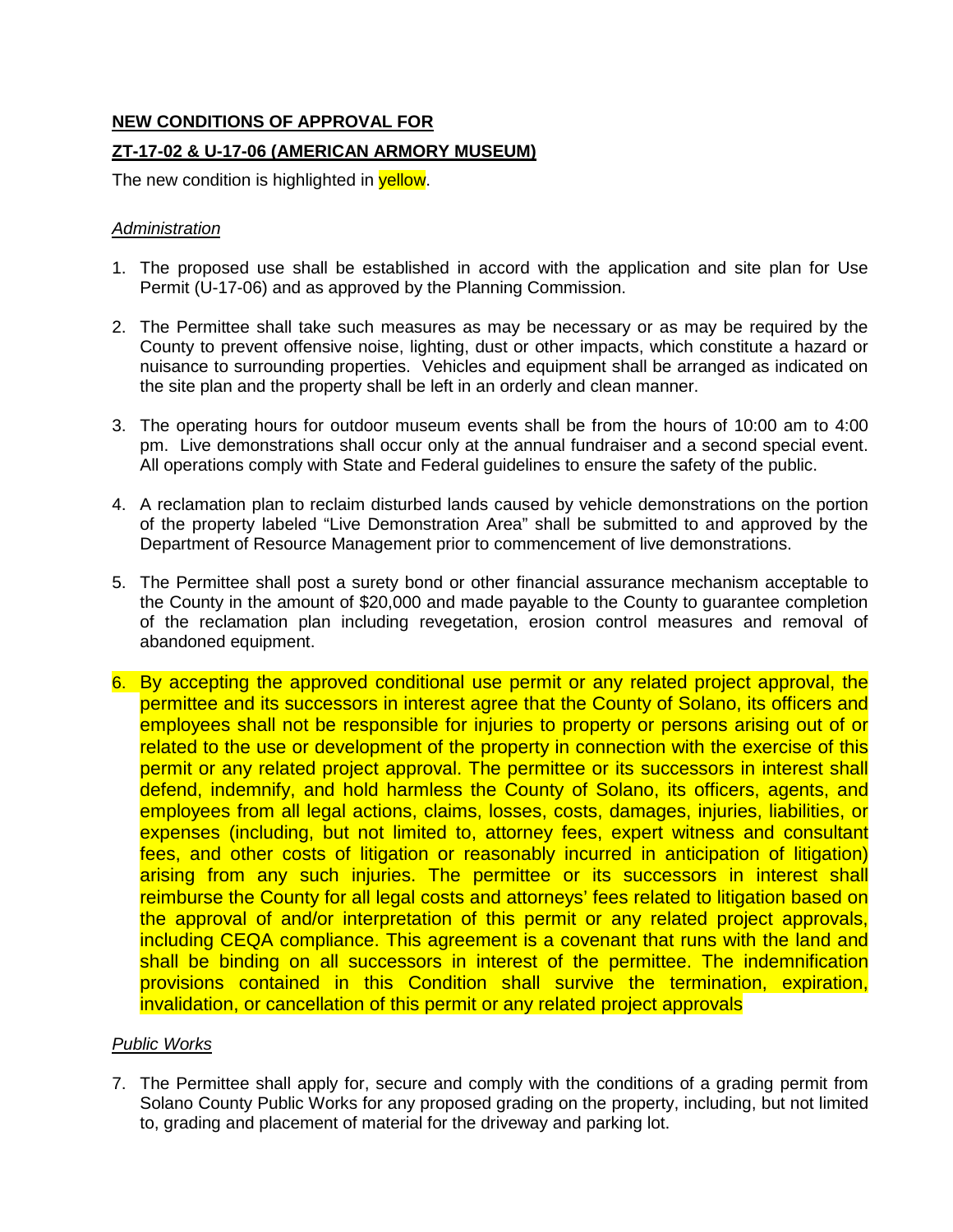8. The Permittee shall apply for, obtain and comply with the conditions of an encroachment permit from Solano County Public Works for the existing driveway access from Suisun Parkway. The access must be maintained in such a manner as to prevent soil, rocks and debris from tracking onto Suisun Parkway.

### *Building Division*

- 9. A change of occupancy from storage (U) to an assembly occupancy (A) is required for the proposed American Armory Museum. Drawings need to be prepared by a licensed architect or engineer and include the following:
	- o Code Analysis for occupant load, allowable area, fixture count, etc.
	- o Accessible parking
	- o Accessible path or travel to building and restrooms
	- $\circ$  Accessible restrooms with adequate quantity of fixtures for the number of building occupants
	- o Mezzanine must be accessible (i.e., elevator) and be able to support live loads (structural design and calculations)
	- $\circ$  Fire sprinklers will be required if the building is more than 3000 square feet in area
	- o Adequate exits and exit signage
	- o Additional accessible features per 2016 CBC chapter 11B

#### *Fire*

- 10. Plans submitted for building permit must meet all requirements of the Uniform Building and Fire Codes. Occupancies will be determined by the County Building Official for restrictions.
- 11. Buildings will require protection by an automatic fire sprinkler system. System plans must be submitted to the Suisun Fire Protection District for permit, plan review and field inspections. This requirement will be determined on the submitted building permit plans.
- 12. Other Fire Protection Systems and Alarms may be required pending occupancy use as submitted on building plans.
- 13. Public events on-site may have special requirements, these may include permits for tents, heating devices and pyrotechnic displays.
- 14. Access Road and building approach must meet County and Fire Code Standards.
- 15. Occupant load and exits will be determined upon submission of plans for building permit.
- 16. The access road must meet all Solano County requirements for use as a commercial driveway. This may include adequate turning radius or approved turnarounds capable of supporting fire apparatus.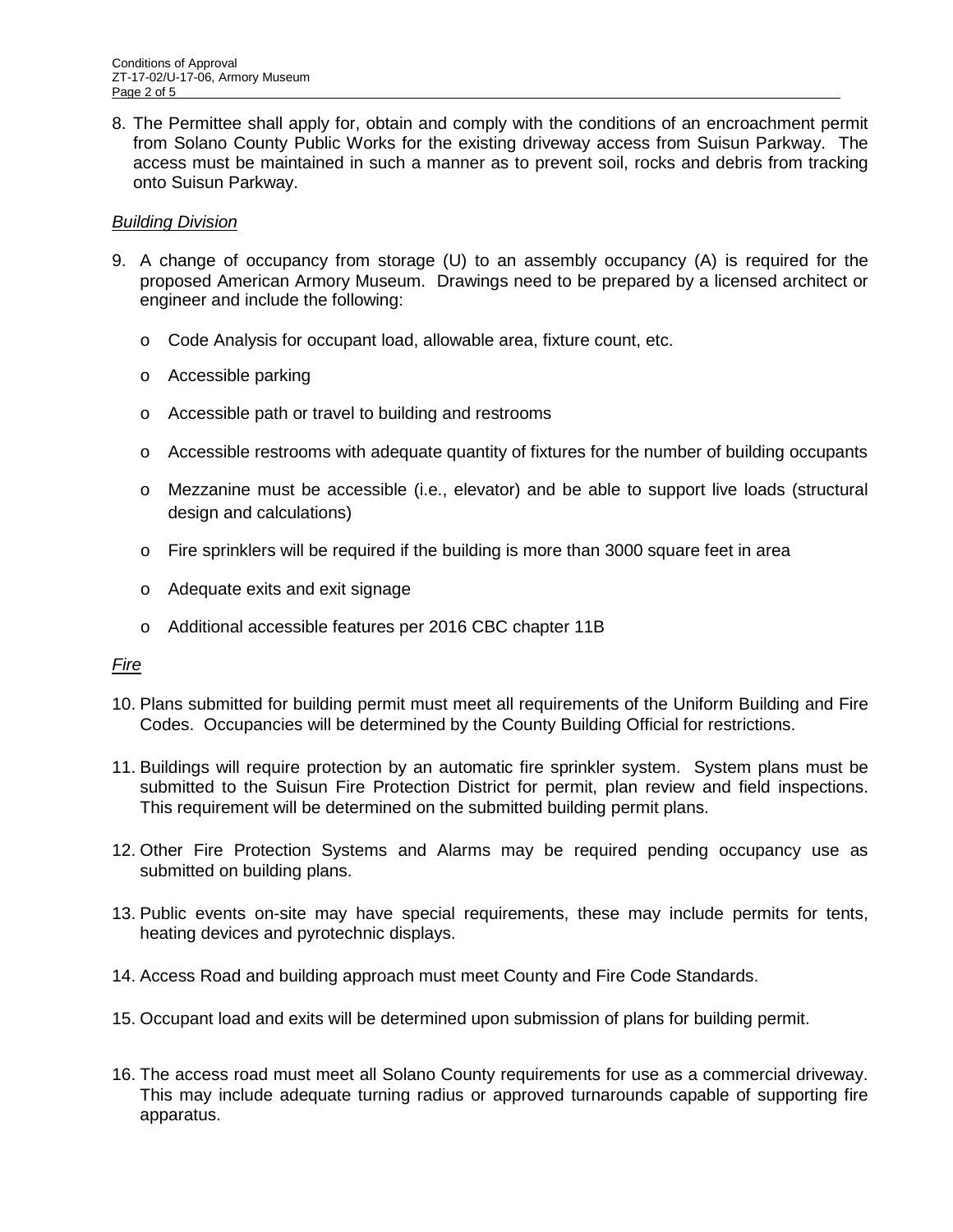- 17. Any gate entrances shall be at least 16 ft. wide. If gate is locked, it will be required to be provided with approved fire department access devise.
- 18. Any onsite storage of flammable and combustible liquids will require a fire permit.

### *Environmental Health*

- 19. The facility will have a leachfield reserve area designated and provide calculations based upon Solano County Code Ch. 6.4-87, Table 4: Projected Daily Waste Flow to show that the existing leachfield will support any additional flows. The maximum wastewater flows shall calculate the existing one-bedroom residence at 150 gallons/bedroom/day, 20 gallons/day/employee, and 5 gallons/day/visitor.
- 20. The facility shall expand the septic system under permit if its anticipated daily wastewater flows exceed the existing capacity of the system. Please contact the Technical Program at (707) 784- 6765 for more information.
- 21. The facility shall notify the Solano Irrigation District (SID) and state if the SID supplied water will be used for landscape irrigation or agricultural irrigation.
- 22. If the facility serves 25 or more persons per day for 60 days or more during a year, it shall obtain a permit to operate a Public Water System (PWS) from the California Regional Water Quality Control Board, Division of Drinking Water. This number includes visitors, employees, and guests; be advised that the system will need to be designed for the maximum daily demand. More information regarding permits for Public Water Systems can be obtained by contacting the regional engineer: Marco Pacheco, Division of Drinking Water (510) 620-3474.
- 23. The facility shall obtain a permit to operate a food facility and all special events shall obtain temporary event permits from the Consumer Protection Program prior to any food preparation or food service on site. A grease interceptor will be added to the existing septic system if food preparation is performed on site. Please contact the Consumer Protection Program at (707) 784-6765 for more information
- 24. The facility shall create and submit a Hazardous Materials Business Plan (HMBP) to the California Environmental Reporting System (CERS) within 30 days of exceeding any of the threshold hazardous materials quantities. Please contact the Hazardous Materials Program at (707) 784-6765 for more information.
- 25. **Air Quality Mitigation Measures 2.3a.: Require Implementation of Measures to Reduce Construction-Related Exhaust Emissions.** The applicant, as a condition of project approval, shall be required to implement the following measures to further reduce exhaust emissions from construction-related equipment:
	- Commercial electric power shall be provided to the project site in adequate capacity to avoid or minimize the use of portable gas-powered electric generators and equipment.
	- Where feasible, equipment requiring the use of fossil fuels (e.g., diesel) shall be replaced or substituted with electrically driven equivalents (provided that they are not run via a portable generator set).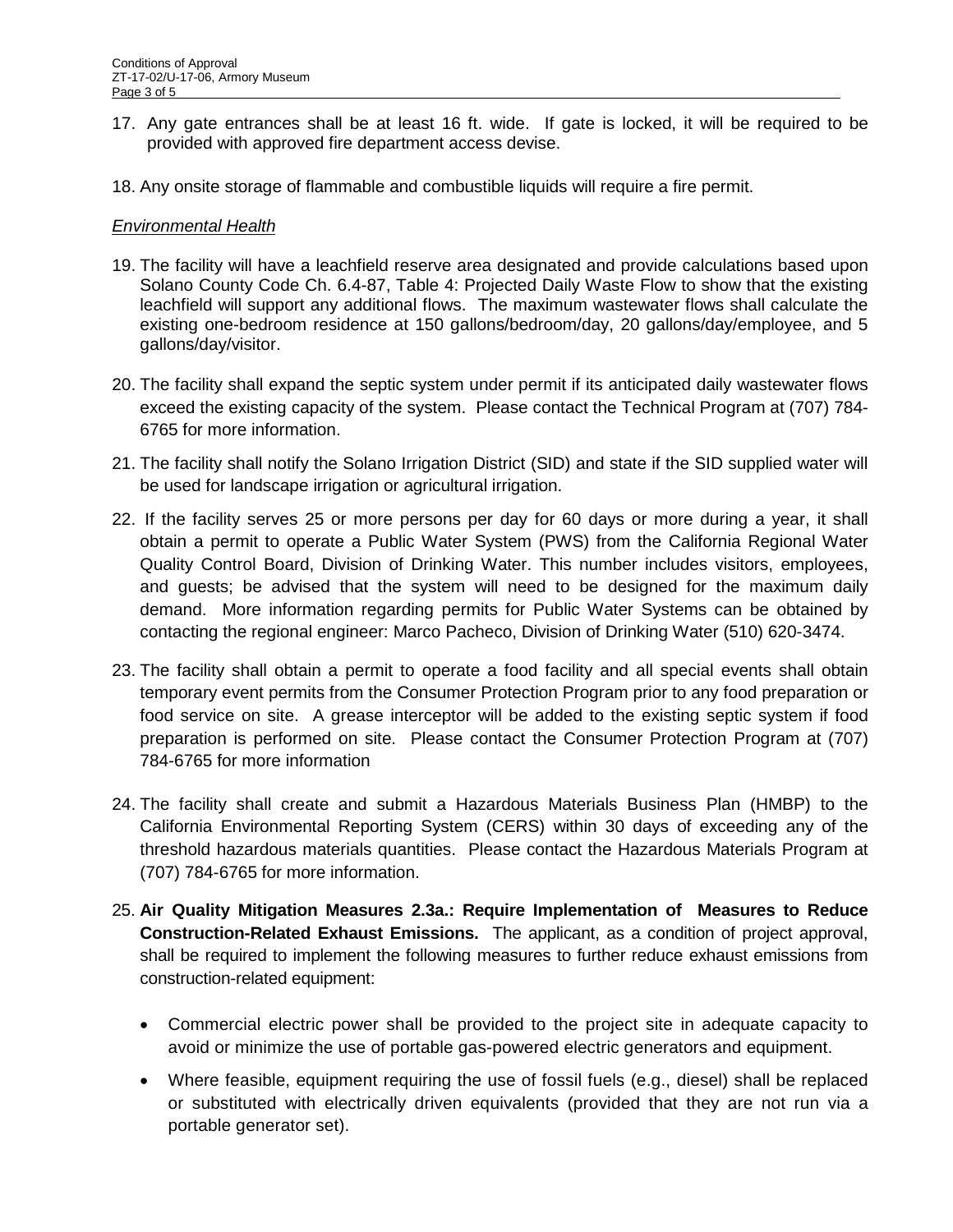- To the extent feasible, alternative fuels and emission controls shall be used to further reduce  $NO<sub>x</sub>$  and  $PM<sub>10</sub>$  exhaust emissions.
- On-site equipment shall not be left idling when not in use.
- The hours of operation of heavy-duty equipment and/or the amount of equipment in use at any one time shall be limited.
- Construction shall be curtailed during periods of high ambient pollutant concentrations; this may involve ceasing construction activity during the peak hour of vehicular traffic on adjacent roadways or on Spare the Air Days.
- Staging areas for heavy-duty construction equipment shall be located as far as possible from sensitive receptors.
- Before construction contracts are issued, the project applicants shall perform a review of new technology, in consultation with BAAQMD, as it relates to heavy-duty equipment, to determine what (if any) advances in emissions reductions are available for use and are economically feasible. Construction contract and bid specifications shall require contractors to utilize the available and economically feasible technology on an established percentage of the equipment fleet. It is anticipated that in the near future, both  $NO<sub>X</sub>$  and  $PM<sub>10</sub>$  control equipment will be available.
- 26. **Air Quality Mitigation Measures 2.3.b. Require Implementation of Measures to Reduce Fugitive PM<sub>10</sub> Dust Emissions.** The applicant, as a condition of project approval, to implement the following enhanced and additional control measures recommended by BAAQMD and YSAQMD to further reduce fugitive  $PM_{10}$  dust emissions:
	- Hydroseeding shall be used or nontoxic soil stabilizers shall be applied to inactive construction areas (previously graded areas inactive for 10 days or more).
	- Exposed stockpiles (e.g., dirt, sand) shall be enclosed, covered, or watered twice daily, or nontoxic soil binders shall be applied to such stockpiles.
	- Traffic speeds on unpaved roads shall be limited to 15 mph.
	- Sandbags or other erosion control measures shall be installed to prevent runoff of silt to public roadways.
	- Vegetation shall be replanted in disturbed areas as quickly as possible.
	- Wheel washers shall be installed on all exiting trucks, or the tires or tracks of all trucks and equipment leaving the site shall be washed off.
	- Windbreaks shall be installed or trees/vegetative windbreaks shall be planted at windward side(s) of construction areas.
	- Excavation and grading activity shall be suspended when winds (instantaneous gusts) exceed 25 mph.

The area subject to excavation, grading, and other construction activity at any one time shall be limited, as necessary.

27. Signage must conform to Chapter 28.96, Signs.